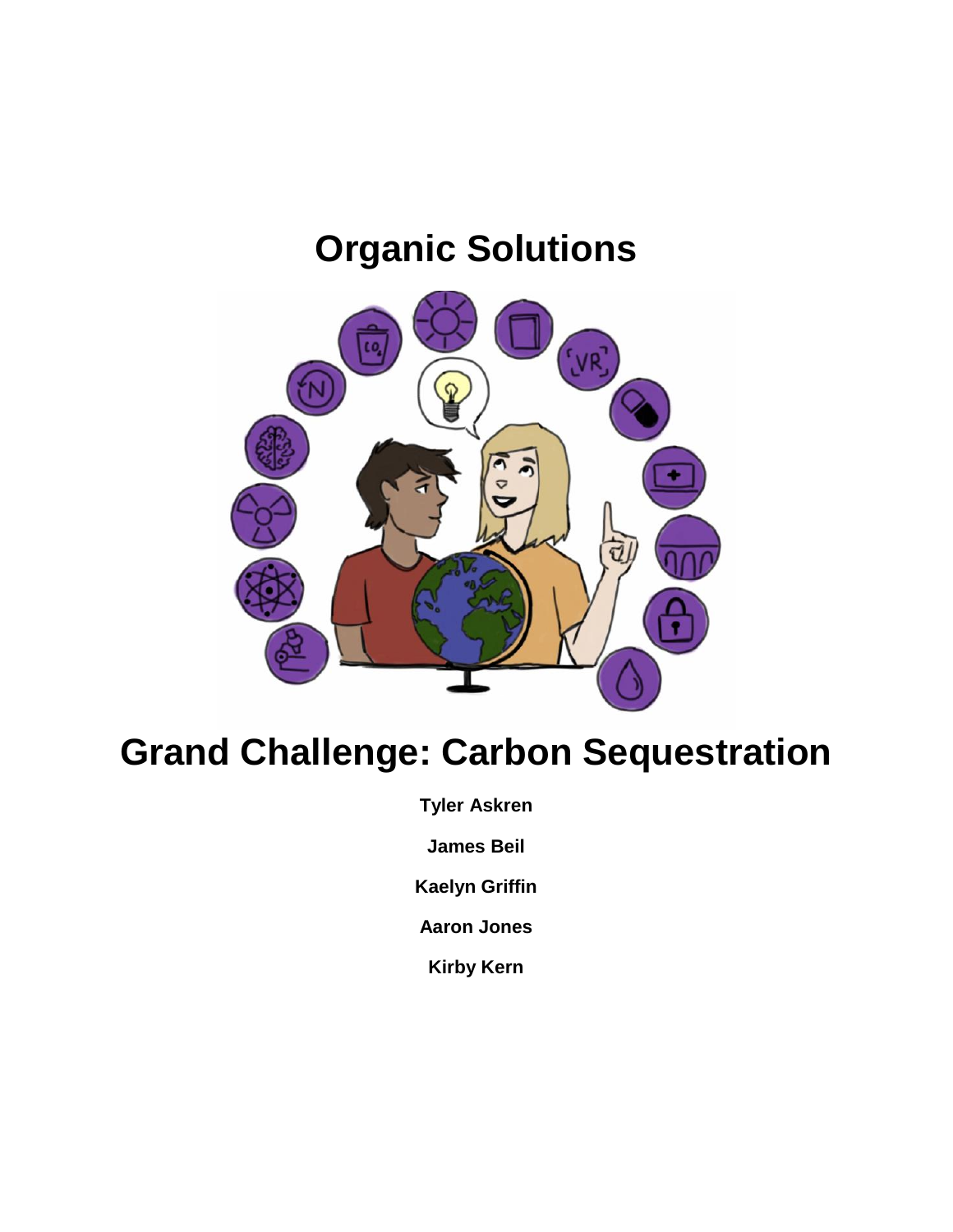#### **Learning Objectives**

Global warming is one of the most significant issues currently impacting the world, and this module is designed to introduce students to a possible part of the solution to this issue - carbon sequestration, a promising yet relatively novel and underdeveloped technology and one of the least well known of the grand challenges of engineering. It also is designed to give students a hands-on opportunity to work through the engineering design process. This module is a fun way for the students to develop solutions to engineering problems firsthand.

#### **Technical Background**

Carbon sequestration is the process of collecting carbon, most often carbon dioxide, and storing it. Several methods of capturing carbon dioxide are currently being researched. One of these methods involves farmers retaining additional carbon in their soil by tending to it differently [1]. Research is also being conducted into methods of collecting carbon dioxide directly from the air, directly decreasing the amount in our atmosphere and slowing global warming [2]. Both of these processes are promising, but the process our team found most intriguing involves the removal (or "scrubbing") of carbon dioxide from the flue gas emitted by power plants and factories. This method of carbon dioxide management has already been employed by several fossil fuelburning power plants and other projects [3].

Flue gas is a generic term for any waste gas that leaves a plant and is released into the atmosphere. Despite a number of EPA regulations [4] that require the removal of certain chemicals from flue gas, a significant amount of carbon dioxide is still being emitted into the atmosphere by these facilities. Removing additional carbon dioxide from this flue gas reduces the gas's contribution to the greenhouse effect. A scrubber system accomplishes this using a liquid solvent [5]. The liquid is sprayed into the gas, and the carbon dioxide dissolves into the liquid. This liquid is later reheated, chemically dissociating the mixture and producing a compressed stream of pure carbon dioxide to be sent to storage sites.





Once collected, the carbon dioxide can be stored in a number of ways. It can be used in enhanced oil recovery, in which it is injected into the ground and used to displace oil, allowing more oil to be obtained from depleted reservoirs [6]. The carbon dioxide gas then remains in the depleted oil reservoir. It can also be stored in various geological formations, as shown in the diagram in Figure 1 [7]. Our team has decided to focus on storing the carbon dioxide in porous rock formations and salt beds, where it eventually solidifies and turns into chalk [8]. Our module aims to teach the students about this particular form of carbon storage.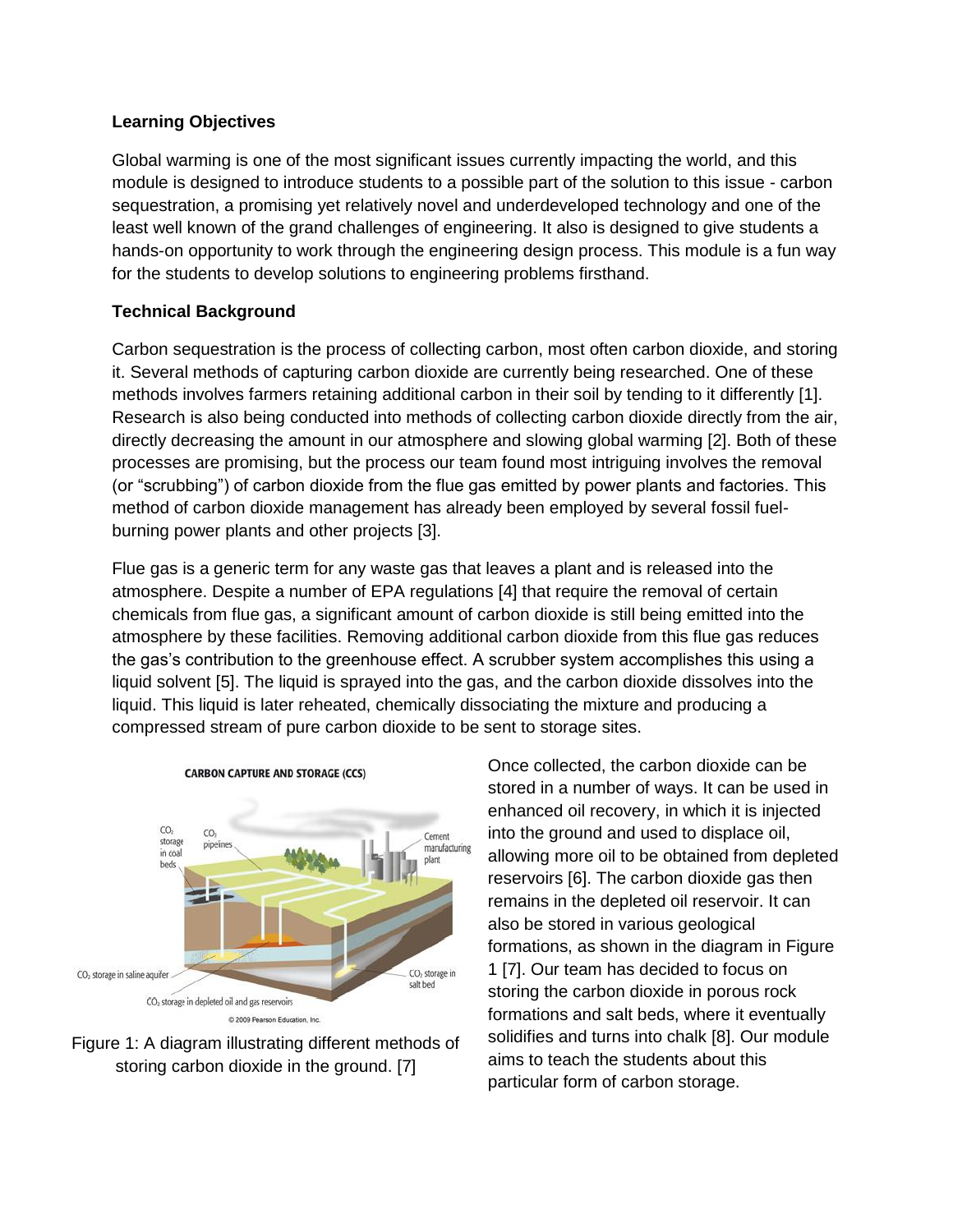#### **Materials and Budget**

The following bill of materials lists the worst case cost, as many of our supplies are common classroom supplies that teachers are likely to already have in their classrooms. The second bill of materials lists a more realistic cost, as it does not factor in the cost of items that most teachers already have. Both budgets assume eight groups of three students. Having a smaller number of groups reduces the cost. Many different materials can be used to make interesting filter designs, so educators are encouraged to provide any additional materials they have access to.

| <b>Worst Case Budget</b>     |                      |          |  |  |  |
|------------------------------|----------------------|----------|--|--|--|
| Item                         | Qty                  | Cost     |  |  |  |
| <b>Paper Towel Tubes</b>     | pack of 8            | \$20.00  |  |  |  |
| Cardstock Paper              | 1 package            | \$5.00   |  |  |  |
| Handheld Single Hole Punches | 8                    | \$40.00  |  |  |  |
| Scotch tape                  | 8 rolls              | \$6.00   |  |  |  |
| Safety scissors              | 8                    | \$20.00  |  |  |  |
| M&Ms (plain)                 | At least 20 oz       | \$4.00   |  |  |  |
| Nerds candy                  | At least 20 oz       | \$6.00   |  |  |  |
| Clear Vinyl (0.5") Tubing    | 5 feet               | \$2.50   |  |  |  |
| Assorted cereal              | Four different boxes | \$12.00  |  |  |  |
| <b>Small Baking Funnels</b>  | 8                    | \$32.00  |  |  |  |
| Tupperware, at least 3" deep | 8                    | \$20.00  |  |  |  |
| Small paper cups             | 1 package            | \$3.00   |  |  |  |
| Stopwatches                  | 1                    | \$5.00   |  |  |  |
| Total \$                     |                      | \$175.50 |  |  |  |

The clear vinyl tubing can easily be found at any hardware store for \$.50 per foot.

| <b>Realistic Budget</b>      |                |         |  |  |  |
|------------------------------|----------------|---------|--|--|--|
| M&Ms (plain)                 | At least 20 oz | \$4.00  |  |  |  |
| Nerds candy                  | At least 20 oz | \$6.00  |  |  |  |
| Clear Vinyl (0.5") Tubing    | 5 feet         | \$2.50  |  |  |  |
| <b>Assorted Cereal</b>       | 4              | \$12.00 |  |  |  |
| <b>Small Baking Funnel</b>   | 8              | \$32.00 |  |  |  |
| Tupperware, at least 3" deep | 8              | \$20.00 |  |  |  |
| Total \$                     |                | \$76.50 |  |  |  |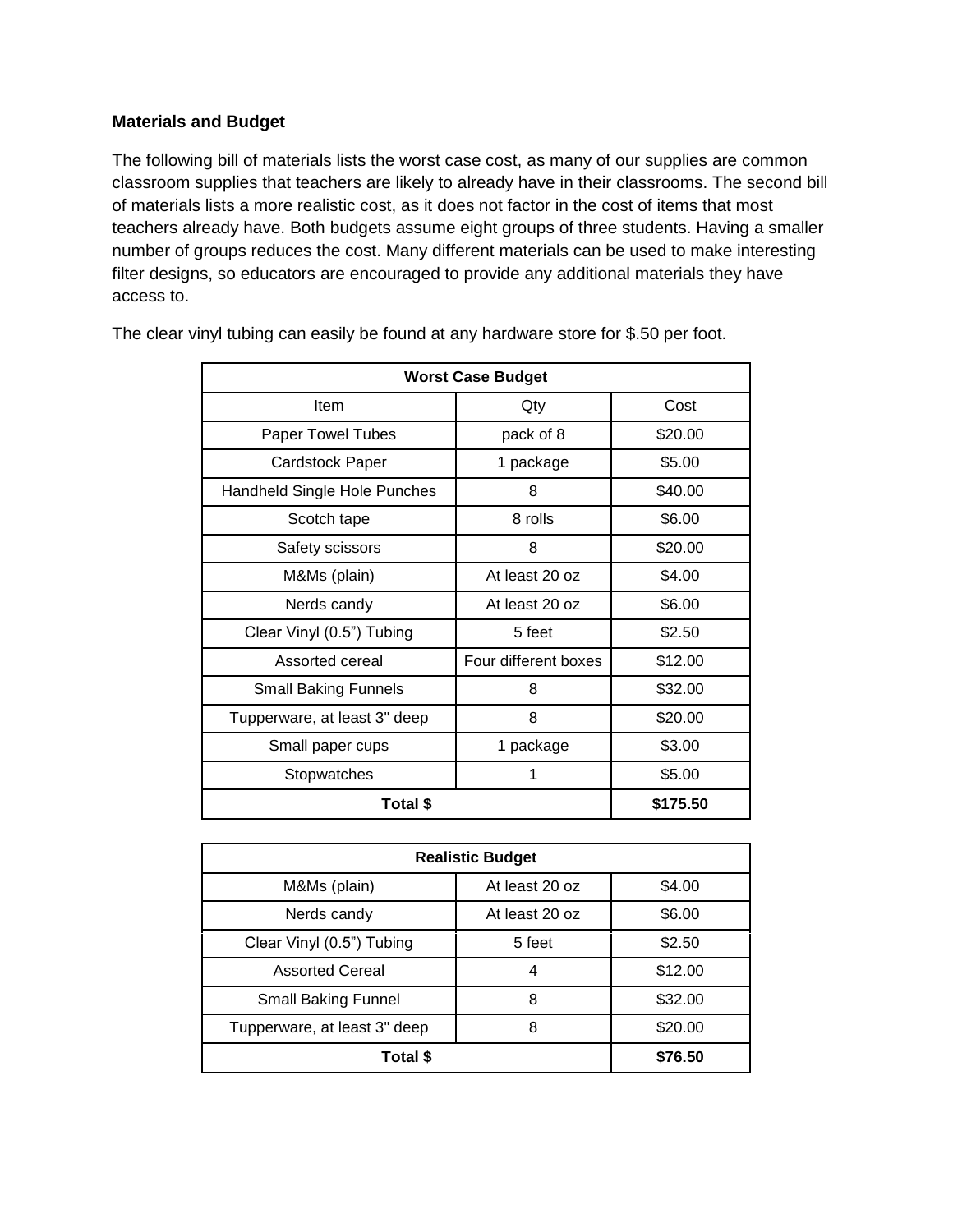| <b>Approximate Schedule</b>          |               |  |  |  |
|--------------------------------------|---------------|--|--|--|
| Introduction to Carbon Sequestration | 3 Min         |  |  |  |
| First set of directions              | 1 Min         |  |  |  |
| <b>Pre-Activity Questions</b>        | 5 Min         |  |  |  |
| <b>Building Stage</b>                | 10 Min        |  |  |  |
| <b>Pre-Filter Questions</b>          | 2 Min         |  |  |  |
| <b>Test Filters</b>                  | 5 Min         |  |  |  |
| Second Set of Directions             | 1 Min         |  |  |  |
| <b>Pick Cereal and Deposit Nerds</b> | 5 Min         |  |  |  |
| <b>Post-Activity Questions</b>       | 3 Min         |  |  |  |
| <b>Total Time</b>                    | <b>35 Min</b> |  |  |  |

#### **Module Procedure**

Our team employed the following method of presenting the module to the students. It was very successful at facilitating the module and engaging the students, and we recommend this method.

#### **Pre-Activity Setup**

Mix together Nerds and M&Ms in paper cups, one for each team. Each team should have approximately the same amount of the mixture. This candy mixture represents the gas mixture emitted by power plants and factories, with the Nerds representing the carbon dioxide and the M&Ms representing all of the other flue gases. We found that giving each team thirty M&Ms and a similar volume of Nerds worked well. Collect paper towel tubes, cardstock paper, hole punches, safety scissors, scotch tape, and empty paper cups, and lay them out for each team. The students will design and build their simulated  $CO<sub>2</sub>$  scrubbers with these tools. You will also need one piece of Tupperware, a funnel, and some vinyl tubing for each group as well as a variety of cereals, however, you will not need to use these until the second part of the module. Print out a handout (Appendix A) for each student and distribute them before beginning the module.

#### **Explanation to Students**

Begin the demonstration by making sure that the students understand global warming, why it is an important problem, and how carbon dioxide relates to it. Present carbon sequestration as a potential piece of the solution to global warming, describing how it works, from carbon scrubbing to transportation to storage in a porous rock formation (as explained in the "technical background" section).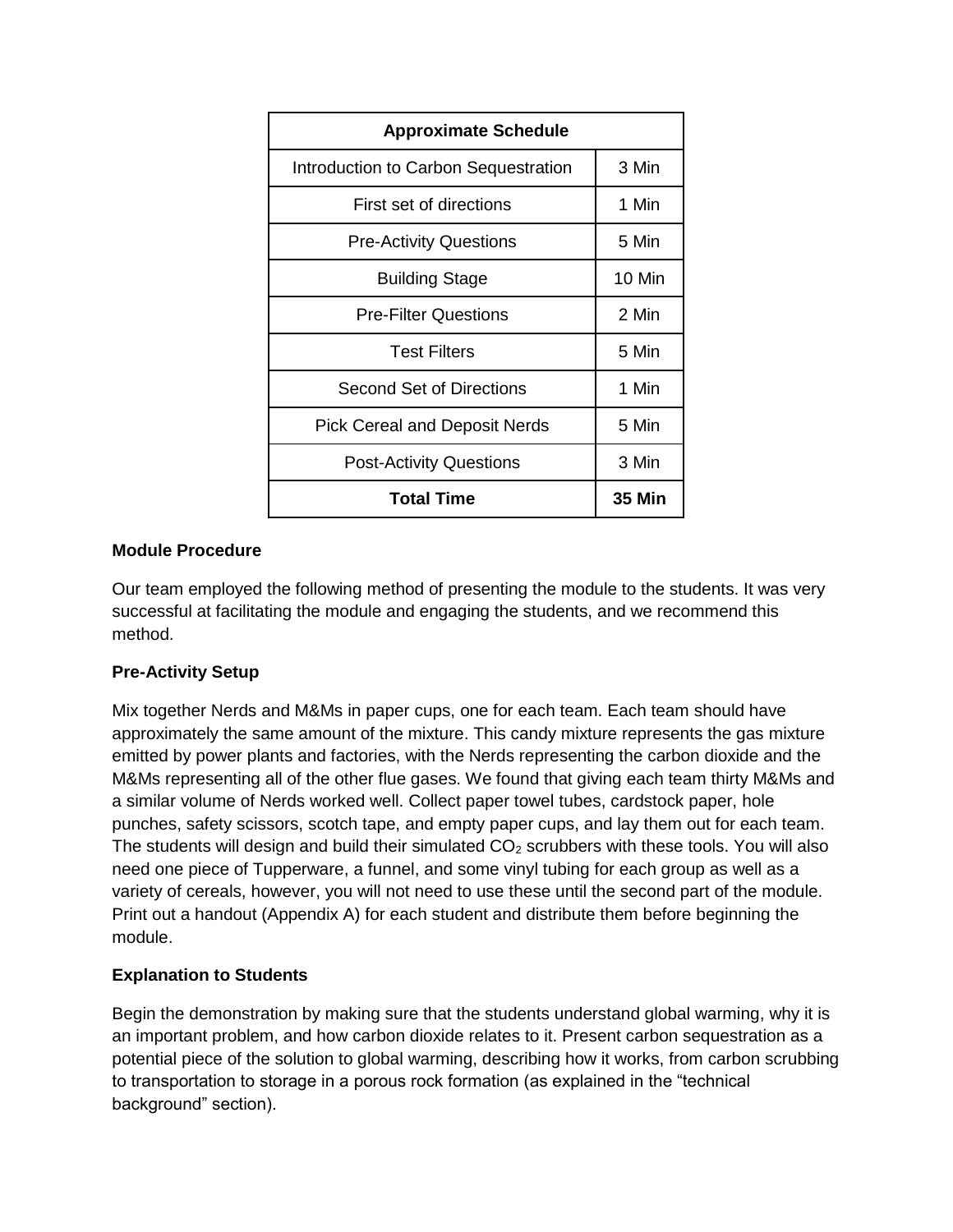Next, explain to the students what they are about to do during the design phase of the module, and how it relates back to the process of carbon sequestration.

First, the students will design a filter to separate out the Nerds  $(CO<sub>2</sub>)$  from the M&Ms (other flue gases). This system will have to filter out the Nerds from the candy mixture that you have made. The students will eventually pour their candy from the first cup through their filter into another cup. They will compete with the other teams to build the best filter. Their filters will be scored based on the criteria of filtering speed, how many Nerds they leave behind in their filter, how many M&Ms they let through the filter, and how much candy they spill. They can shake their filter as much as they want to during the filtering process, but should not directly touch the candy. They will blueprint their system on the provided handout prior to building anything. Within their groups, the students should discuss how to best use the materials, problems they could encounter, and potential improvements to their designs. They can test out their designs and iterate on them as much as they would like within the time allotted for design. As they work through this design phase, they should complete the pre-activity questions on the worksheet.



Figure 2: Part one of the demonstration - pouring candy through a filter

At this point, the scoring system should also be explained to the students:

- Each team begins with 300 points.
- You lose 1 point per second that you spend filtering out Nerds.
- You lose 1 point per Nerd left behind in the filter.
- You lose 5 points per M&M that makes it through your filter into the cup of Nerds.
- You lose 1 point per piece of candy (Nerds or M&Ms) that falls onto the table/floor.
- Whoever has the most points at the end wins!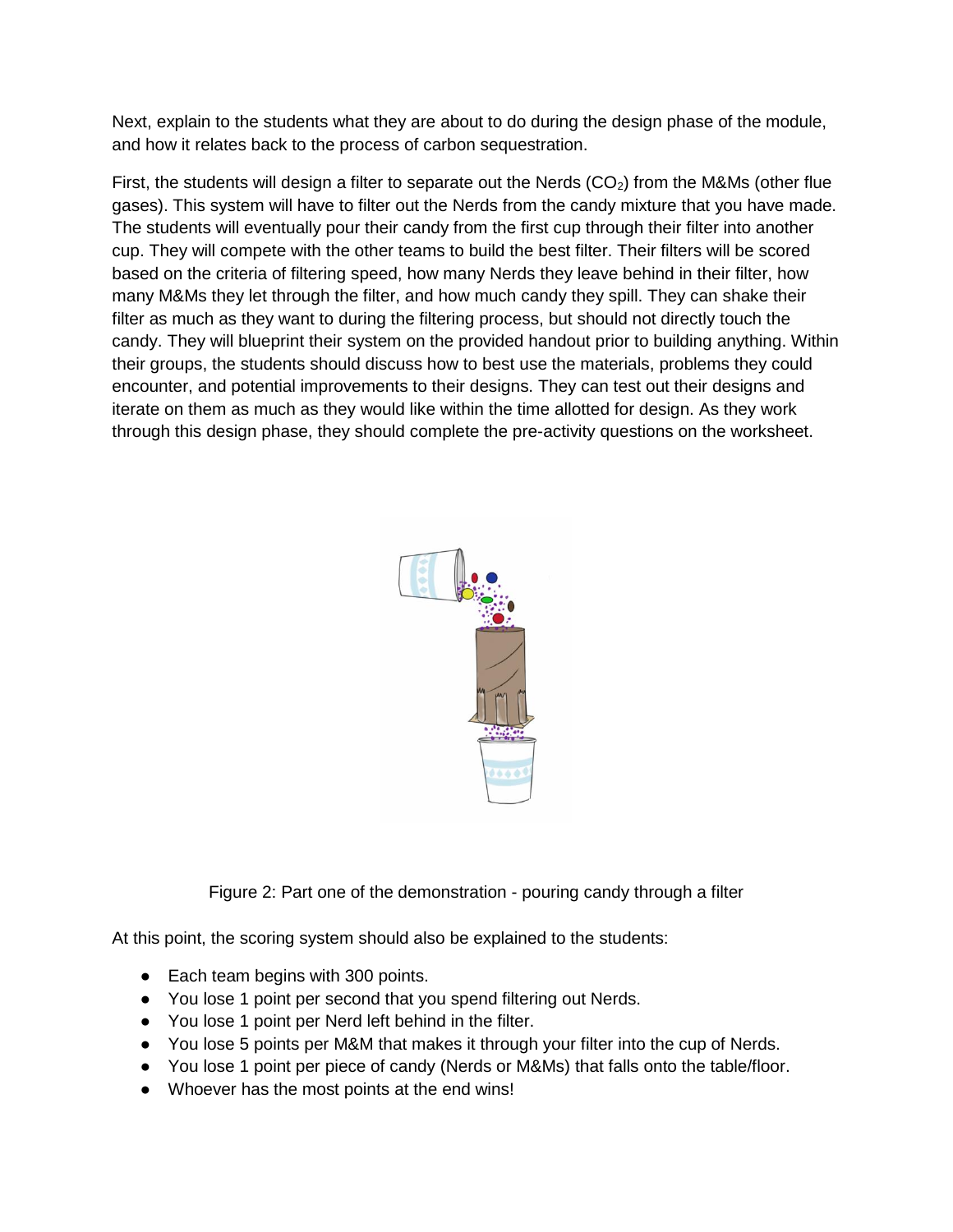Next, the students will fill out the pre-test questions, in which they will predict whose filter they think will perform the best and why. At this point, the students will test out their filters. Each team should be timed while they filter the candy mixture. They will pour the candy mixture into the filter over the empty cup. They can choose to stop filtering whenever they want, at which point the timer will be stopped (it may be advantageous to stop early if their rate of filtering is less than one Nerd per second).

To prepare for the next part of the activity, explain to the students that what they will be doing simulates the storage of the carbon dioxide in the earth. Let the students choose which type of cereal they think will be best for depositing the Nerds. Pour their cereal of choice into the Tupperware so that the container is about halfway full. Let the students bore their tube into the cereal and then pour their Nerds through the tube using the funnel. They should encounter some difficulties like clogs and jams. Let them work through this however they like, being sure to draw parallels to the difficulties of storing  $CO<sub>2</sub>$  in a porous rock formation. After they pour out their Nerds, let them look at the container from the top and the bottom to decide how well their Nerds are buried. Relate this to how storing the carbon dioxide deep into the ground does not allow it to be released back into the atmosphere.



Figure 3: Part two of the demonstration - transporting Nerds into cereal

#### **Goals of this Module**

By the end of this module, the students will be familiar with the process of carbon sequestration, and they will have experienced the engineering design process in an entertaining and engaging way. This module provides students with a hands-on learning opportunity, and is a helpful way to reinforce the lessons that they have learned in the classroom. Through this module, we hope to foster an interest in STEM, and we hope to encourage them to pursue careers in STEMrelated fields. The world needs more individuals in STEM careers to develop innovative solutions to urgent problems like climate change, and we hope to play a role in inspiring students to develop these solutions.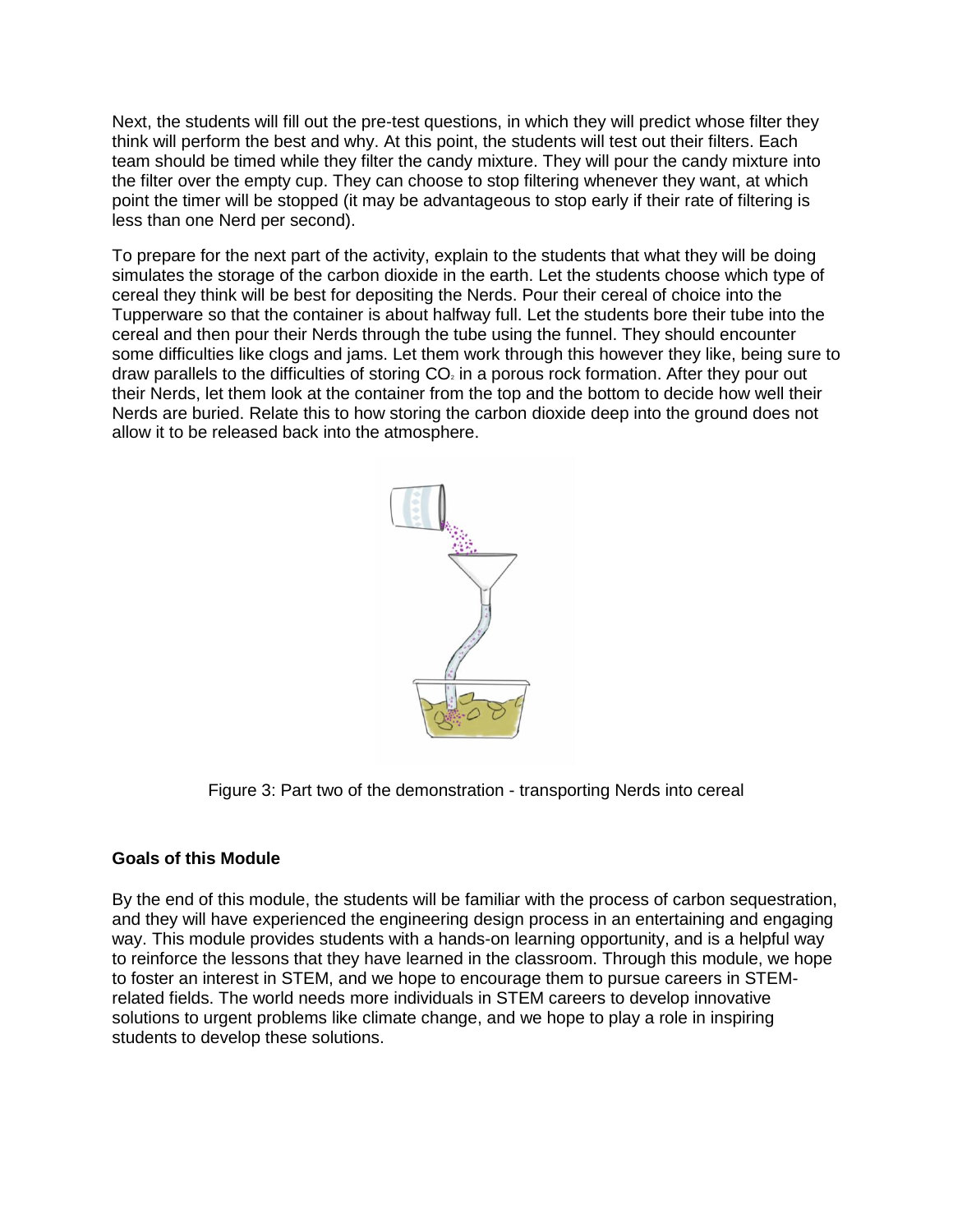#### **Supplementary Sources**

Additional information about carbon sequestration and other grand challenges: <http://www.engineeringchallenges.org/>

#### **FAQ's**

What is Flue gas? <http://www.merriam-webster.com/dictionary/flue%20gas>

How is  $CO<sub>2</sub>$  removed from flue gas? [https://www.youtube.com/watch?v=adu4-ahLE\\_0](https://www.youtube.com/watch?v=adu4-ahLE_0)

What is the greenhouse gas effect? <http://ossfoundation.us/projects/environment/global-warming/greenhouse-gases>

What is the EPA doing about CO<sub>2</sub> emissions? <http://www3.epa.gov/climatechange/EPAactivities/regulatory-initiatives.html>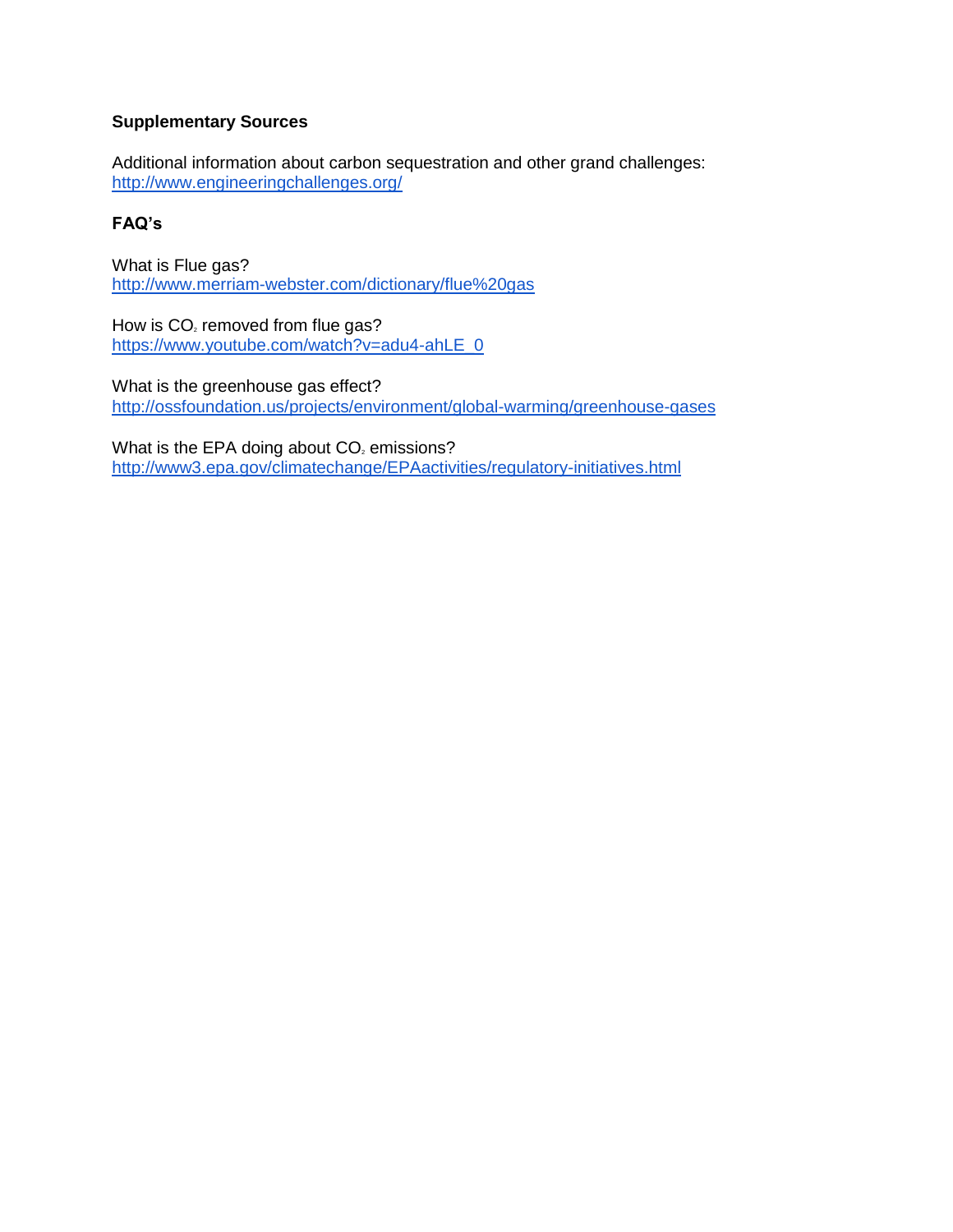#### **Sources**

[1] W. M. Post, R. C. Izaurralde, J. D. Jastrow, B. A. Mccarl, J. E. Amonette, V. L. Bailey, P. M. Jardine, T. O. West, and J. Zhou, "Enhancement of Carbon Sequestration in US Soils," *BioScience*, vol. 54, no. 10, p. 895, 2004. [Accessed: 13-Jan-2016].

[2] E. Kintisch, "Can Sucking CO<sup>2</sup> Out of the Atmosphere Really Work?," *MIT Technology Review*, 07-Oct-2014. [Online]. Available at: http://www.technologyreview.com/featuredstory/531346/can-sucking-co2-out-of-theatmosphere-really-work/. [Accessed: 13-Jan-2016].

[3] "Carbon Capture and Sequestration Project Database," *Carbon Capture and Sequestration Technologies @ MIT*. [Online]. Available at: http://sequestration.mit.edu/tools/projects/index.html. [Accessed: 6-Feb-2016].

[4] "Cleaner Power Plants," *Cleaner Power Plants*. [Online]. Available at: http://www3.epa.gov/mats/powerplants.html. [Accessed: 13-Jan-2016].

[5] "Solvent Capture," *Solvent Capture*. [Online]. Available at: http://www3.imperial.ac.uk/carboncaptureandstorage/carboncapture/solventcapture. [Accessed: 13-Jan-2016].

[6] S. I. Plasynski and D. Damiani, "Carbon Sequestration Through Enhanced Oil Recovery," *Carbon Sequestration through Enhanced Oil Recovery*, Apr-2008. [Online]. Available at: http://www.netl.doe.gov/publications/factsheets/program/prog053.pdf. [Accessed: 13-Jan-2016].

[7] "PennState - From Meteorology to Mitigation: Understanding Global Warming," *Google Images*. [Online]. Available at: https://www.google.com/imgres?imgurl=https://www.eeducation.psu.edu/drupal6/files/meteo469/lesson11/ccs\_dp.jpg. [Accessed: 13-Jan-2016].

[8] "Carbon Sequestration Cereal Demo," *YouTube*, 13-Oct-2008. [Online]. Available at: http://www.youtube.com/watch?v=vngkttape\_q. [Accessed: 13-Jan-2016].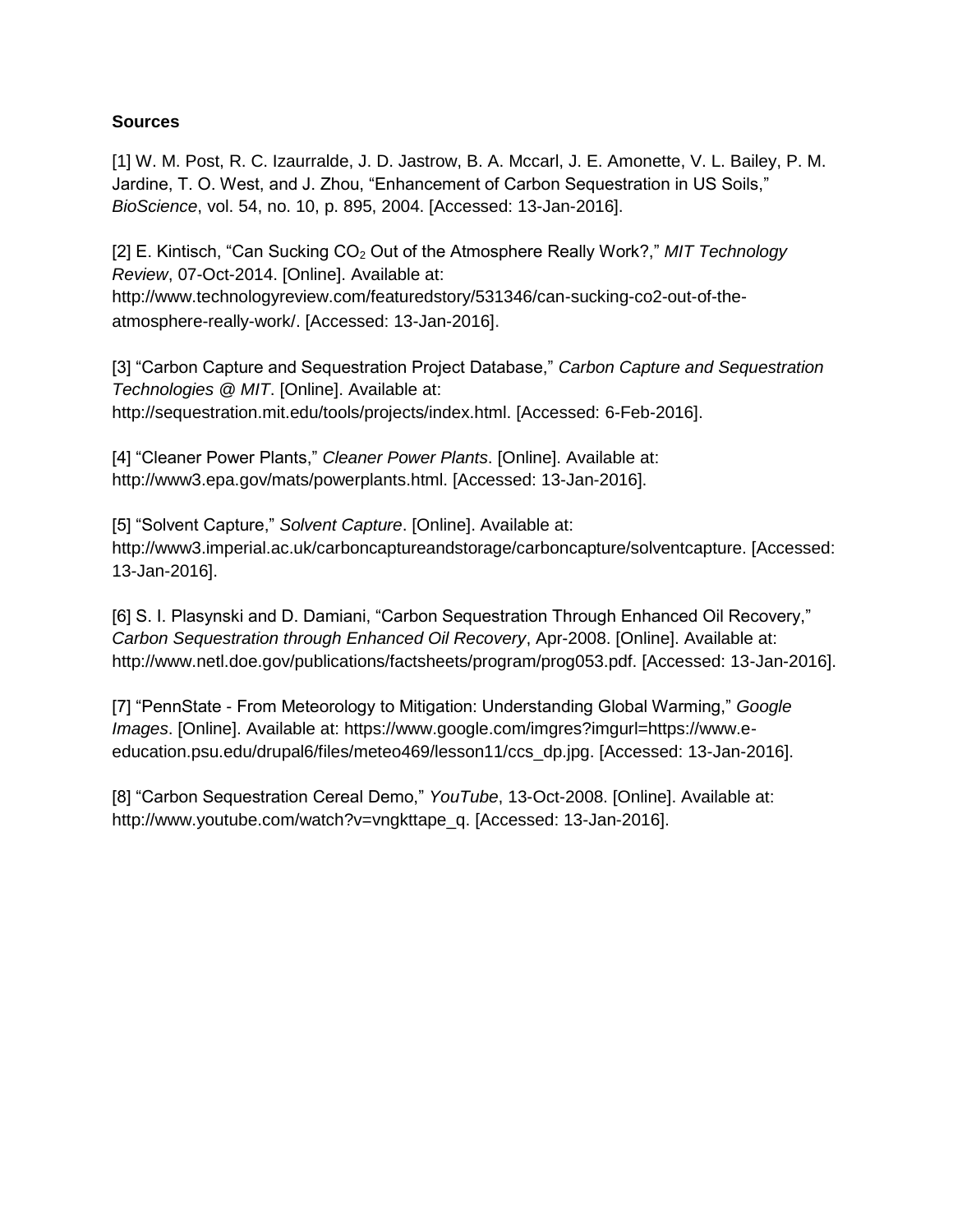# **Appendix A**

**Team Name \_\_\_\_\_\_\_\_\_\_\_\_\_\_\_\_\_\_\_\_\_\_\_\_\_\_\_\_\_\_\_\_\_**

# **Directions**

- Design a way to filter the Nerds out from the M&Ms
- Use the filter to separate the M&Ms from the Nerds

# **Pre-Activity Questions**

1) Sketch the design that you plan to build:

2) What materials did you choose for your filtration device? Why did you choose these materials?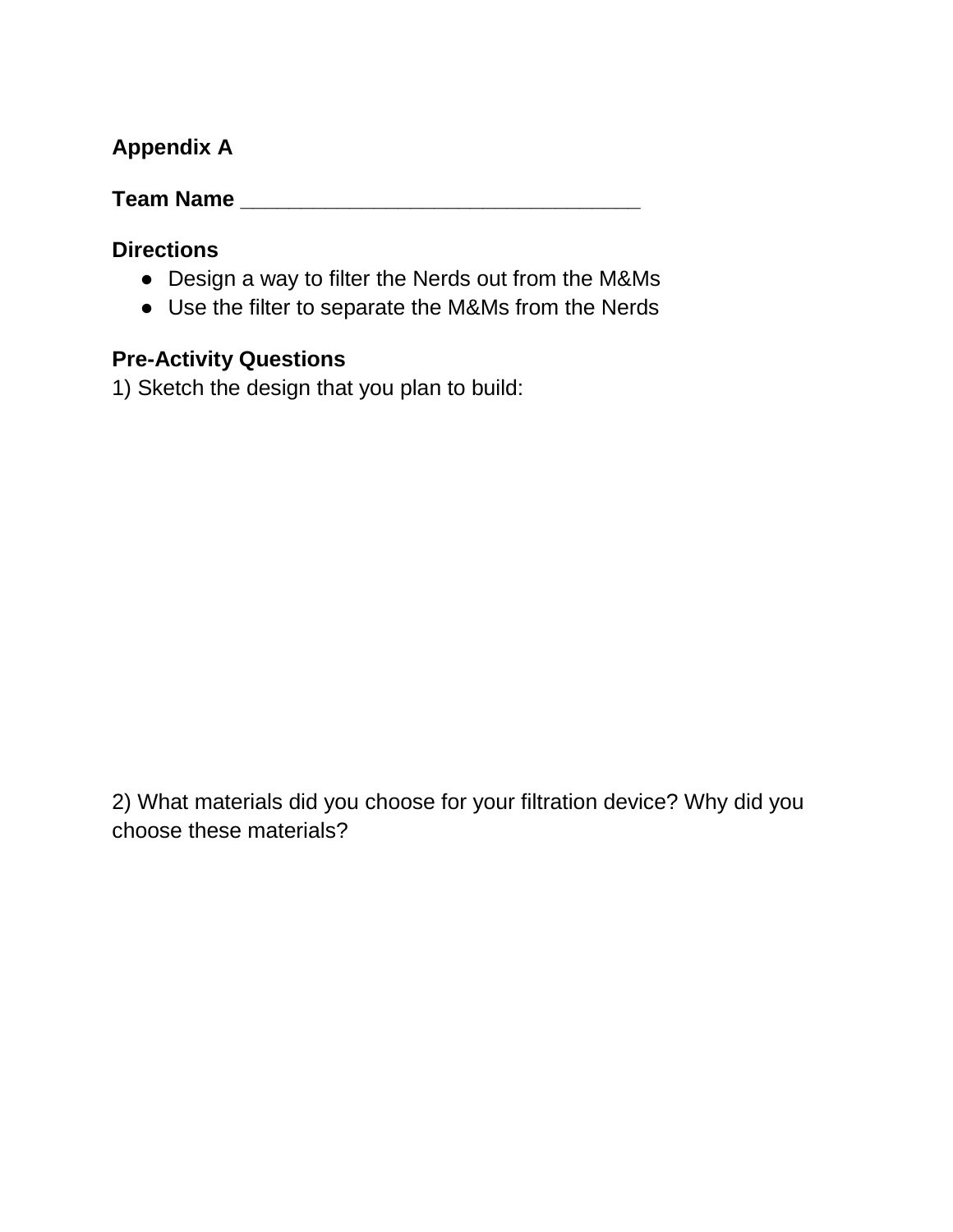

Figure 1: This drawing is a simplified representation of carbon dioxide scrubbing. The smaller,grey molecules are the carbon dioxide molecules and the larger brown molecules are the other flue gases.



Figure 2: The carbon dioxide is transported down a pipeline and stored in a geological formation. The liquid carbon dioxide fills in the gaps in the porous rocks and over time will turn into chalk, a stable form of carbon dioxide.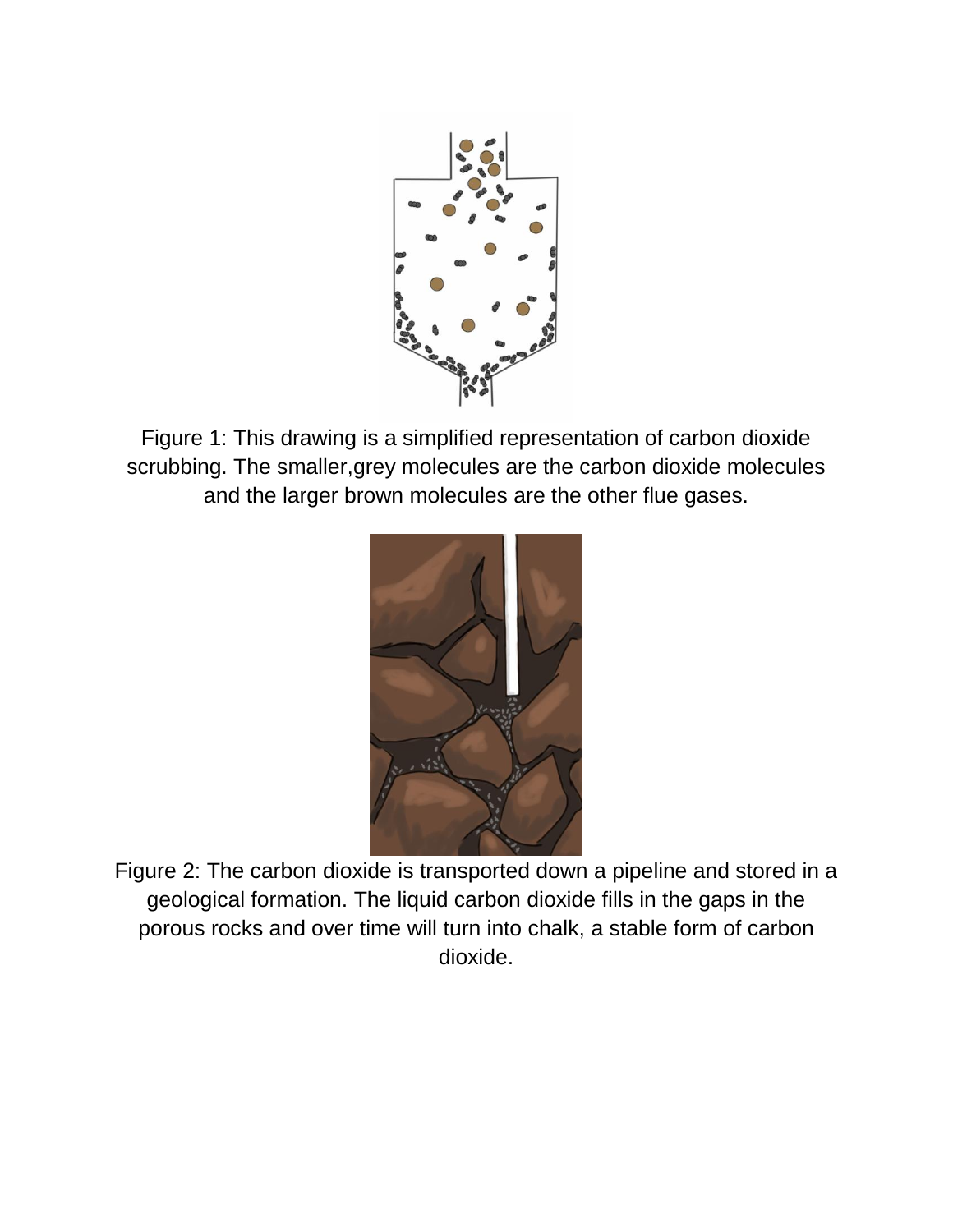## **Before Testing the Filter**

1) Looking at the other groups' filter, whose design do you think will work the best? Why?

### **Points**

Start with: 300 Points Time Taken: -1 Point per Second M&Ms Let Through: -5 Points per M&M Candy Dropped: -1 Point per Candy Dropped Nerds Left Behind: -1 Point per Nerd

| <b>Team Name</b> | <b>Time</b><br>(seconds) | <b>Nerds Left</b><br><b>Behind</b> | <b>M&amp;Ms Let</b><br><b>Through</b> | Candy<br><b>Dropped</b> | <b>Points</b> |
|------------------|--------------------------|------------------------------------|---------------------------------------|-------------------------|---------------|
|                  |                          |                                    |                                       |                         |               |
|                  |                          |                                    |                                       |                         |               |

### **Directions**

- Select a cereal in which to store your Nerds
- Transport the Nerds to the cereal